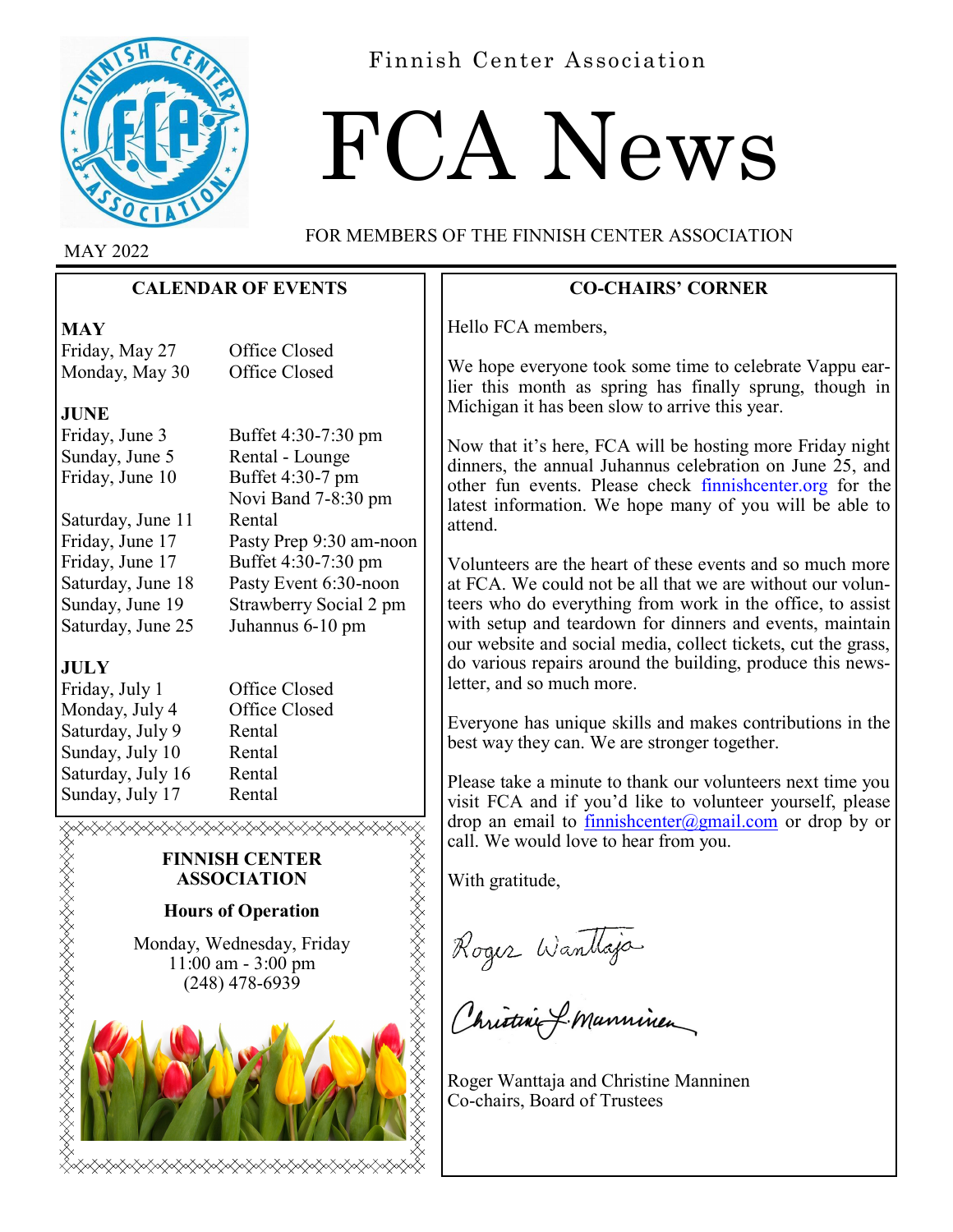#### PAGE 2 FCA NEWS

## **FINLANDIA GARDEN NEWS**

During my many years doing gardening at the Finnish Center there have been members and friends who have helped keep our gardens presentable. In the early years we often had ten gardeners who would meet on Monday mornings. Many of these dear friends have passed on. Later we were able to gain status as a site for Master Gardeners to do their required yearly hours at our center. Today we have a few dedicated gardeners who carry on our traditions. For these volunteers we are truly grateful. I have put together a few poems that were written as I observed the progression of spring in the Finnish Center landscape. I hope they will resonate with you. David Sharpe

#### **SPRING SOUNDS**

Listen to the sounds of Spring The cardinal proclaims his territorial ambitions, While rodents nestle in the leaves. The pesky drone of springtime clean-up Combines with soft breezes To add a familiar touch of the vernal symphony.





**SUNSHINE LADY**

Sending get-well cards, thinking-of-you cards and words-of-encouragement cards to members.

This little-known function has been around for many years, and can only be accomplished when I am notified that someone needs a card. Send or call your card requests to the attention of the "Sunshine Lady" at the FCA.

Thank you, Eunice Potti Gould

#### **PATHWAY TO OBLIVION**

A mother with her ducklings Plodded steadily on, Along a freeway wall, Her ducklings in a row. Heading on an unending path, With no escape for her trusting brood. She might decide to fly away, Leaving them, along the way. No water, under a relentless sun, And thirty miles to go. I will not forget that moment Burned into my memory. Driving along a pathway to oblivion.

#### **RECEPTIONISTS WANTED**

The FCA is needing volunteers to help in the front office answering the phone and a few related tasks. This will entail a Monday, Wednesday, or Friday from 11:00 am to 3:00 pm.

It's a pleasant job with people coming and going … some walk-ins with rental questions, others with memorial checks for members who have passed on and still others just want to say "Hello" and meet and greet others. Friendly folks! Some may want to make a purchase from our gift shop. Not difficult yet semi-social camaraderie with a receptionist smile.

Please contact Paul Rajala prajala@comcast.net



35200 W. Eight Mile Road Farmington Hills, MI 48335-5108 Tel: (248) 478-6939 Fax: (248) 478-5671 finnishcenter@gmail.com www.finnishcenter.org

#### **Officers**

Co-Chairs Christine Manninen Roger Wattaja Vice Chair, Kathryn Hill Treasurer, Christina Lovgren Secretary & Asst. Treasurer, Linda Poirier

#### **Board of Trustees**

**1 Year** Kathryn Hill, Ed O'Brien, James Lee **2 Year** Irene Lamanen, Linda Poirier, Roger Wanttaja **3 Year** Jerry Collins, Sherrill Tedford, Christine Manninen

**Alternates**

#1 Paul Rajala #2 Mia Lamminen

**Financial Review** Mary Kaye Aukee

#### Gene Belttari Paul Potti

#### **Committee Chairpersons**

Building & Grounds Roger Wanttaja Cultural Yvonne Lockwood Education Ilona Takakura Finance Mia Lamminen Gift Shop Janet Suomi Mailing Alice Manley **Membership** Sherrill Tedford Publicity & Publications Ed O'Brien Social Mary O'Brien

**SENIOR CITIZEN HOUSING CORPORATION** Olli Lamminen, Chairman

*Tapiola Village* Laura Fultz, Manager (248) 471-3802 tapiola@ameritech.net

MAY 2022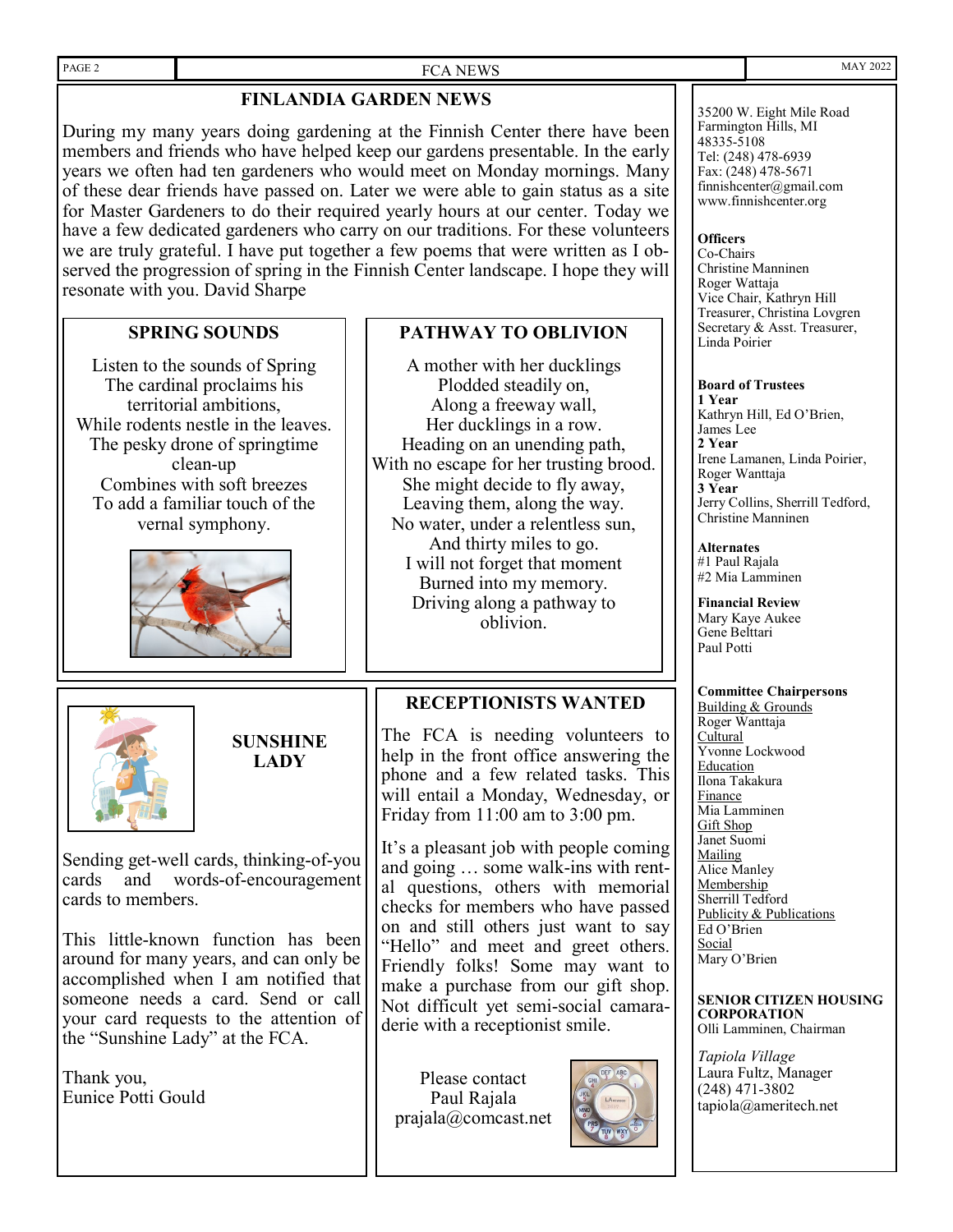# **HAUSKAA JUHANNUSTA!**

Come to the Finnish Center on Saturday, June 25, to celebrate Juhannus. Bring family and friends. We are thankful for being able to gather again after two years of COVID-19 have eliminated most activities at the Finnish Center. Masks are not required, but feel comfortable wearing one if you choose.

Dinner will begin at 6:00, and will include a vegetarian selection. The price is \$13 per person. The kokko will be lighted at 8:00. We now have a new fire ring on the south side of the Finnish Center for the bonfire, near the patio.

There is plenty to enjoy at the Finnish Center this evening: the Gift Shop will be open; FinnFolk will provide music; Finlandia Gardens are waiting for you to wander through; and the pasty bakers will sell newly-baked frozen pasties for you to take home.

As usual, please call the Finnish Center office, at (248) 478-6939, to sign up for dinner so we will know how much food to provide. The office is open on Mondays, Wednesdays, and Fridays, from 11:00 am to 3:00 pm. You can leave a voice mail message outside of office hours, or e-mail the Finnish Center at  $f$ innishcenter@gmail.com.

# **JUHANNUS CELEBRATION IN FINLAND**

The summer solstice was called *Ukon juhla* ("Ukko's celebration") after the Finnish god Ukko. After the celebrations were Christianized, the holiday became known as *juhannus* after John the Baptist (*Johannes Kastaja*).

In the Finnish midsummer celebration, bonfires (*kokko*) are very common and are burned at lakesides and by the sea. Often branches from birch trees (*koivu*) are placed on both side of the front door to welcome visitors.

An important feature of the midsummer in Finland is the white night and the [midnight sun.](https://en.wikipedia.org/wiki/Midnight_sun) Because of Finland's location around the Arctic Circle the nights near the midsummer day are short (with twilight even at midnight) or non-existent. This gives a great contrast to the darkness of the winter.

Many Finns leave the cities for Midsummer and spend time in the countryside. Nowadays many spend at least a few days there, and some Finns take their whole vacation at a summer cottage. Traditions include bonfires, cookouts, sauna and spending time together with friends or family. Heavy drinking is also associated with the Finnish midsummer.

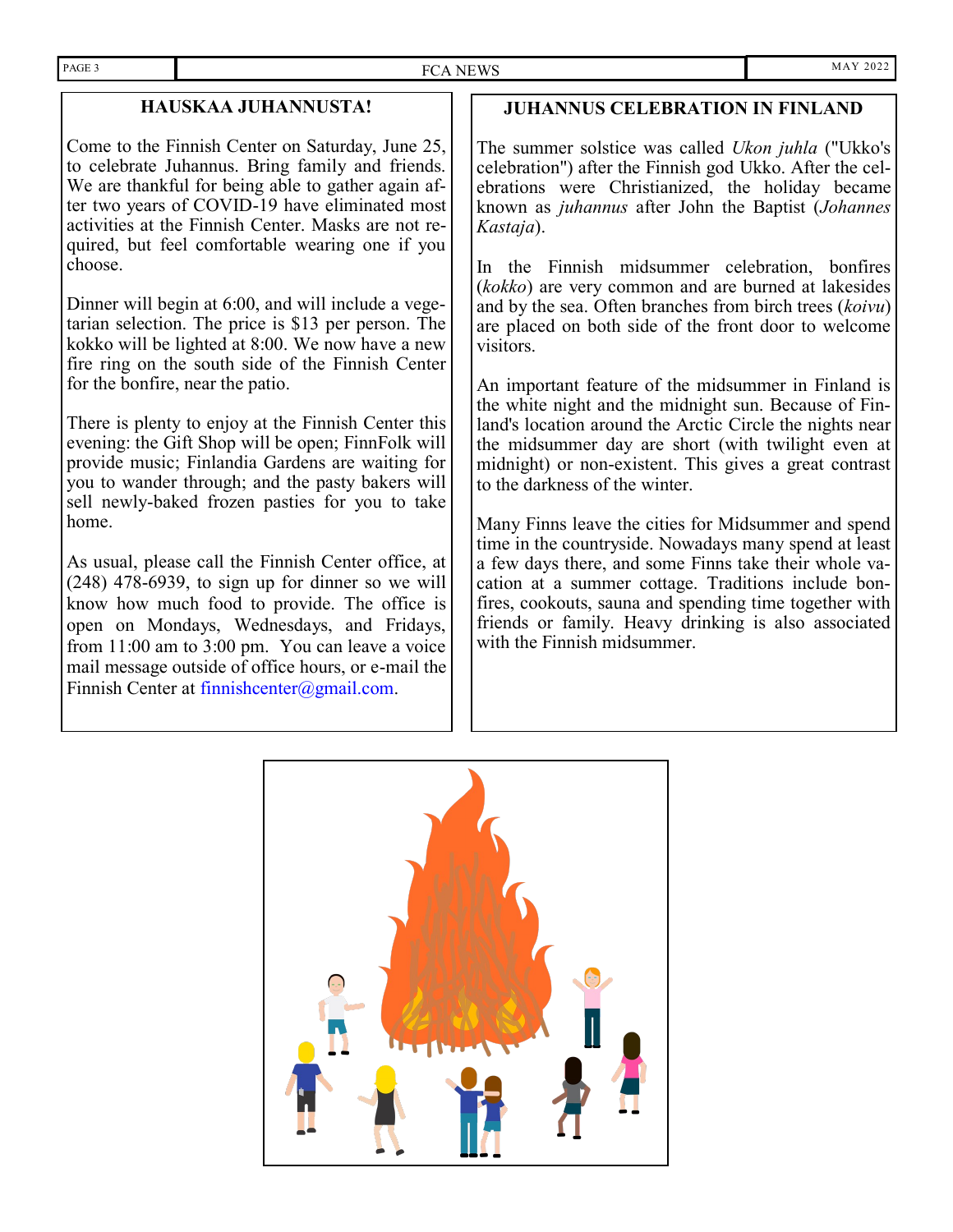PAGE 4 MAY 2022



Memorial Day May 30

# **MEMORIALS**

In memory of FCA life member **Lillian Lehto**  (8/1/21) a donation has been made by Ruth Ojala.

In memory of FCA life member **Pearl Wanttaja**  (5/19/21) a donation has been made by Ruth Ojala.

In memory of FCA life member **Charlotte Lytikainen** (3/16/21) a donation has been made by Ruth Ojala.

When making a memorial donation, you may direct it toward a specific fund. The funds available are: FCA General Fund, Library, Scholarship, Hoijakat Folk Dancers, Drama Club, Finn Weavers, Garden Club, Soittoniekat/FinnFolk Musicians and Finnish American Singers. If a donation is undesignated, it goes to the General Fund for expenses of the Finnish Center. The family of the deceased may direct undesignated donations toward a specific fund (up to one year after date of death).

Please make your check out to the Finnish Center Association and send donations to: FCA, 35200 W. Eight Mile Rd., Farmington Hills, MI 48335. You may also direct your donation toward the Elders' Housing, but then your check must be made out to FCA Senior Housing. Memorial donations can now be made online on our revised FCA website;

#### finnishcenter.org.

Please include full name, address, dates of death and birth of the deceased as well as the name and address of the next of kin to whom the acknowledgment card is to be mailed.

If you know of a member, parent or child of a member who is passed away, please contact the FCA.

# **FROM IRONWOOD TO DETROIT**

In the January 2022, issue of the FCA News we showed a photo of a member of the Finlandia Male Chorus who had appeared in many FMC photos over the course of several decades. In none of those photos was he identified by name. In response to our question of the singer's identity, we received many responses. I was informed that his name was Vernon Leinonen.

I received a phone call from his daughter, who put her mother Mary on the line. Mary and Vern had moved to Florida and Vern unfortunately passed away after a few years. Mary and I had a wonderful conversation about Vern, and I learned that he had been a fine singer and soloist in his church choir and with the chorus. She told me that he was born and grew up in North Ironwood, Michigan. Well, it so happens that my late father, Gustav Rajala, was born and grew up in North Ironwood. It appears that they lived on farms that were only a few miles apart, so certainly they knew each other well, especially since Vern was but two years younger than my dad. Vern had gone into the army and served in Europe in World War II. Dad went to the South Pacific and fought in the New Guinea campaign. After the war they both married and raised families in the Detroit area.

Talking to Mary was such a joy and it brought back many thoughts of my dad and all the vacations we took to Ironwood when I was growing up. And I think of the hundreds, perhaps thousands, of children from the farms across the UP, like my mom and dad, that came down to SE Michigan and built the Finnish Center. It has given me a renewed commitment to see that we honor their memory here.

Submitted by Paul Rajala



Vernon Leinonen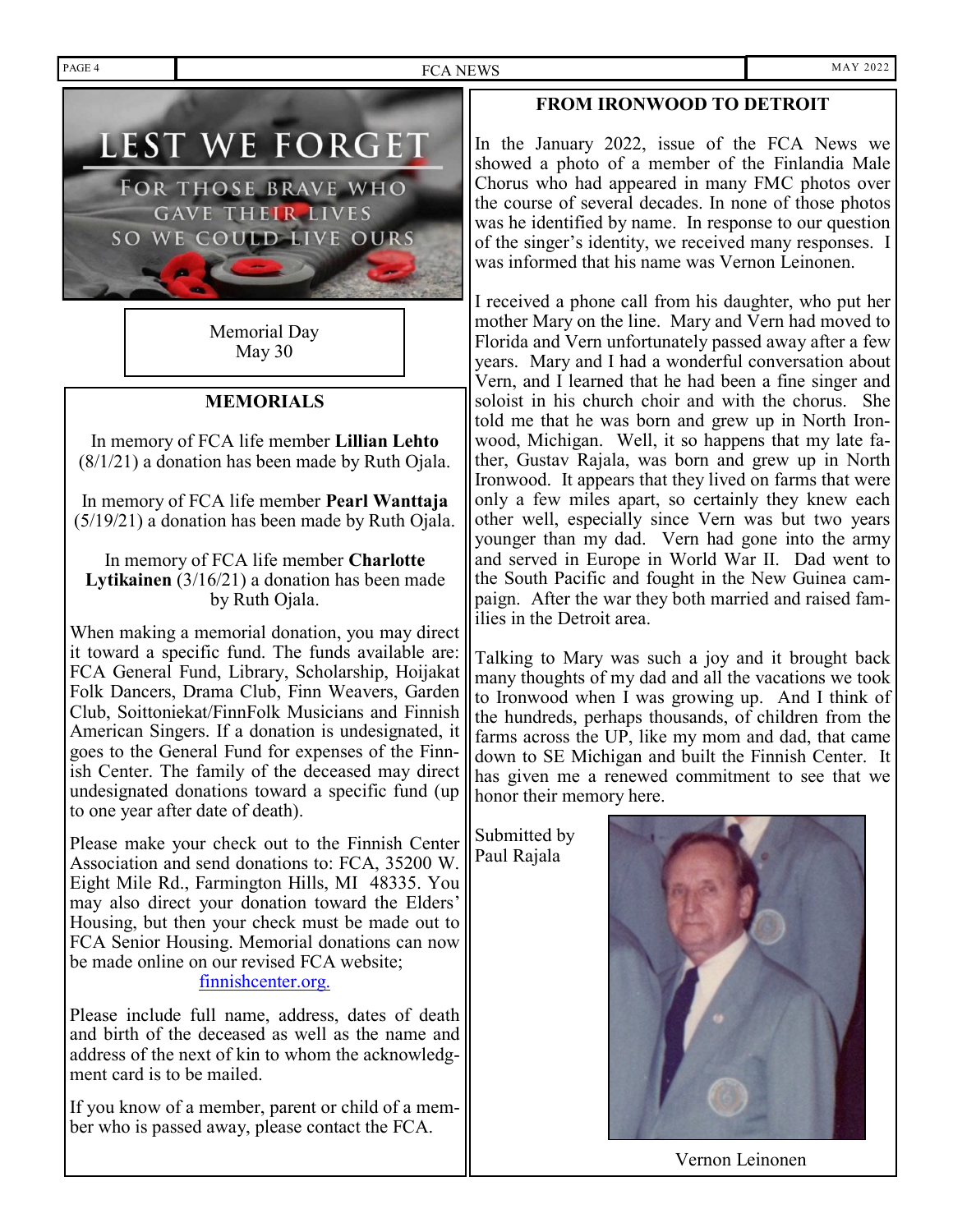#### **AN FCA GIFT SHOP FAVORITE**



Popular with customers in the FCA gift shop is a crunchy cinnamon-sugar toast, from the small crossroads town Trenary in the UP just off US 41 between Marquette and Escanaba. **Trenary Toast** is a kind of twice-baked bread - dry, cinnamon-coated rusk (korppu)

that Finnish immigrants brought to this mining region in the early 20th century. The bread has been coated in a cinnamon sugar mixture for both taste and preservation. Cinnamon's natural properties are what give it the year-long shelf life.

One Finnish family opened a toast-centric bakery in 1928, which eventually became the Trenary Home Bakery, where they churn out nearly 1000 bags of toast per day. They sell paper bags of the iconic brown slices, among photos and memorabilia devoted to local history. Much like the Cornish pasty, the hard toast was easy to carry along for long days working underground in the mines and became a staple in many homes across the area.

The toast has a distinctively loud and satisfying crunch. Most Yoopers say that the best way to enjoy the toast is by dunking it in coffee or crumbling it inside a bowl of milk. There are also "crunchers," who eat the toast on its own, and "spreaders," who coat it in butter or jam. But a quick dip in coffee makes it much easier to eat. It also makes a good combo with yogurt for breakfast. The flavor is what really stands out. It has a concentrated cinnamon punch, but not overly sweet.

#### **GIFT SHOP NEWS**

We are so fortunate to have a lovely gift shop stocked with many different flavors of candy and beautiful Iittala. The shop is working very hard at getting different items for your shopping convenience. I have just received an order from Finnsite in the UP with a few more interesting items. This is a great place to pick up that gift you have been wanting to give your special someone.

Finnish candy is some of the best candy around. We carry Fazer chocolate which comes in milk chocolate, hazelnut, and dark chocolate.

Gift shop hours are Friday from 11:00 am - 3:00 pm and during special events like Juhannus. Stop in and see me. I will help you with your shopping needs.

# **Special until the end of June: Iittala honey colored dishes, 25% off.**



Select items also available online, please visit [https://finnishcenter.org/gift](https://finnishcenter.org/gift-shop)-shop for details.

#### Janet Suomi

#### **PASTY-MAKING VOLUNTEERS NEEDED**

FCA pasties will be available for purchase price of \$7 at the Juhannus Celebration on June 25. They will also be sold at the Outdoor Flea Market scheduled for late July. If you would like to volunteer to help make the pasties on June 17 and 18, contact Paul Rajala,  $p_{\text{rajala}}(\omega_{\text{connect.net}})$  or by phone (248) 921-0831.

#### **NOVI COMMUNITY BAND CONCERT**

#### **Friday, June 10**

Buffet 4:30 - 7:00 pm Concert 7:00 - 8:30 pm

Concert and buffet \$14 for adults \$5 for children under 12 Concert Only - \$5